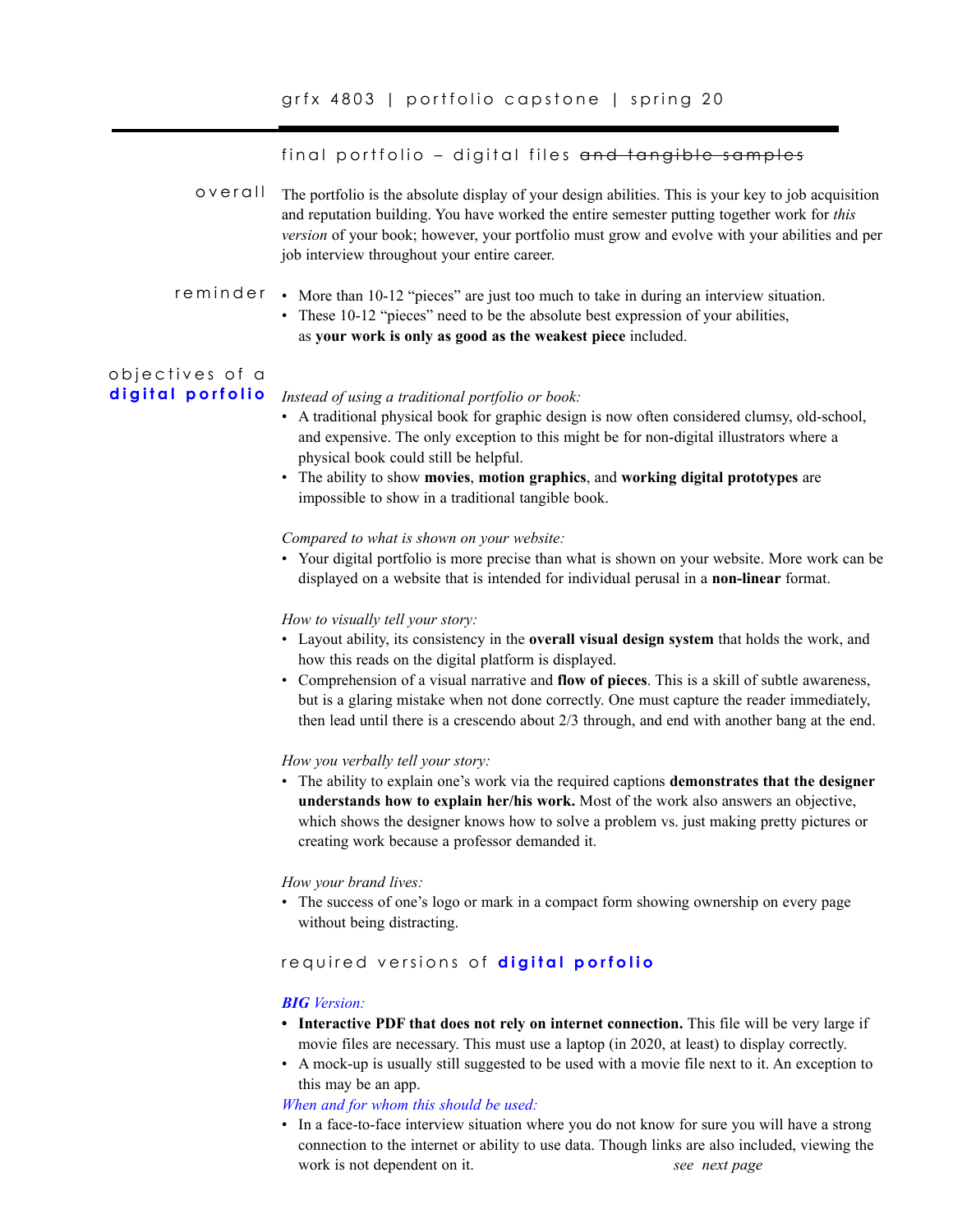#### *SMALL Version:*

**• Interactive PDF that requires internet connection.** Size of file will be much smaller because all moving images and prototypes are linked to websites outside of the document.

• A mock-up would be shown with the link accessible.

*When and for whom this should be used:*

- When you need to send a digital, self-contained portfolio to somebody.
- If you are absolutely sure of a strong internet connection when interviewing with somebody face-to-face. This is still not encouraged because it pulls away the interviewer's attention and doesn't allow you to control the narrative.
- On the senior show class website as a quick example or your work.
- *• Optional:* On your own website as a downloadable example of your work.

## objectives of **physical samples**

The physical samples are not absolutely necessary to have in *every* interview you ever have, but **they will improve the dialogue dramatically**. People like to *touch* and see your work in its three-dimensional form.

#### *When and for whom this should be used:*

• Obviously, these are only when interviewing face-to-face. The physical samples supplement the digital portfolio.

#### *Instead of using a traditional portfolio or book:*

- The work in a traditional portfolio book is usually protected behind a plastic sheet and/or mounted flat to a board. The interviewer can't **touch or experience the work**.
- Oftentimes, the light glares off the plastic sheets if these are used.
- A bound, printed paper book is beautiful, but again, the interviewer can't actually touch and experience the work or even view it at actual size. It is also an expensive investment in work that should change out often.

#### *Create a good experience of interacting with tangible pieces.*

- Consider the feel of a nice **paper stock** and **weight**. Avoid ordinary copy paper.
- Interaction with a physical piece like a **brochure** or **book** is the best way for the work to be viewed.
- Display of professional print knowledge when viewing the size of a poster or other piece larger than a laser-printed 11 inch x 17 inch.
- The clear display of your **craft** and care of your materials.

## **d i g i t a l p o r f o l i o**

file specifications

This file must be built in **InDesign**. DO NOT use Illustrator for the portfolio file itself.

Students may use the packaged InDesign file **Optional\_Template\_PORTFOLIO** and adjust as one wishes to follow their branding guidelines and page layout. You will build two related files, one named **YourLastName\_Portfolio\_BIG** and one **YourLastName\_Portfolio\_SMALL**.

*Dimensions of both portfolios:*

- **• Landscape** (horizontal) **orientation**. Do not use Facing Pages (**no spreads**).
	- **20 x 11.25 inches** at **150 DPI** = **1920 x 1080 pixels** screen size.
		- \* **Device:** A large tablet or laptop. *Note: Movie files in PDF will only play on laptop. Make the file anyway, even if you only have a tablet and a large computer.*
		- \* The dimensions of your digital portfolio should respond to the device on which you will show it. *Consider this after this class is over if you only have a smaller tablet by displaying fewer pieces per screen then one might who has a large tablet or laptop. Either way, be absolutely sure your device is clean when showing in an interview. No fingerprints or crumbs in keyboard!*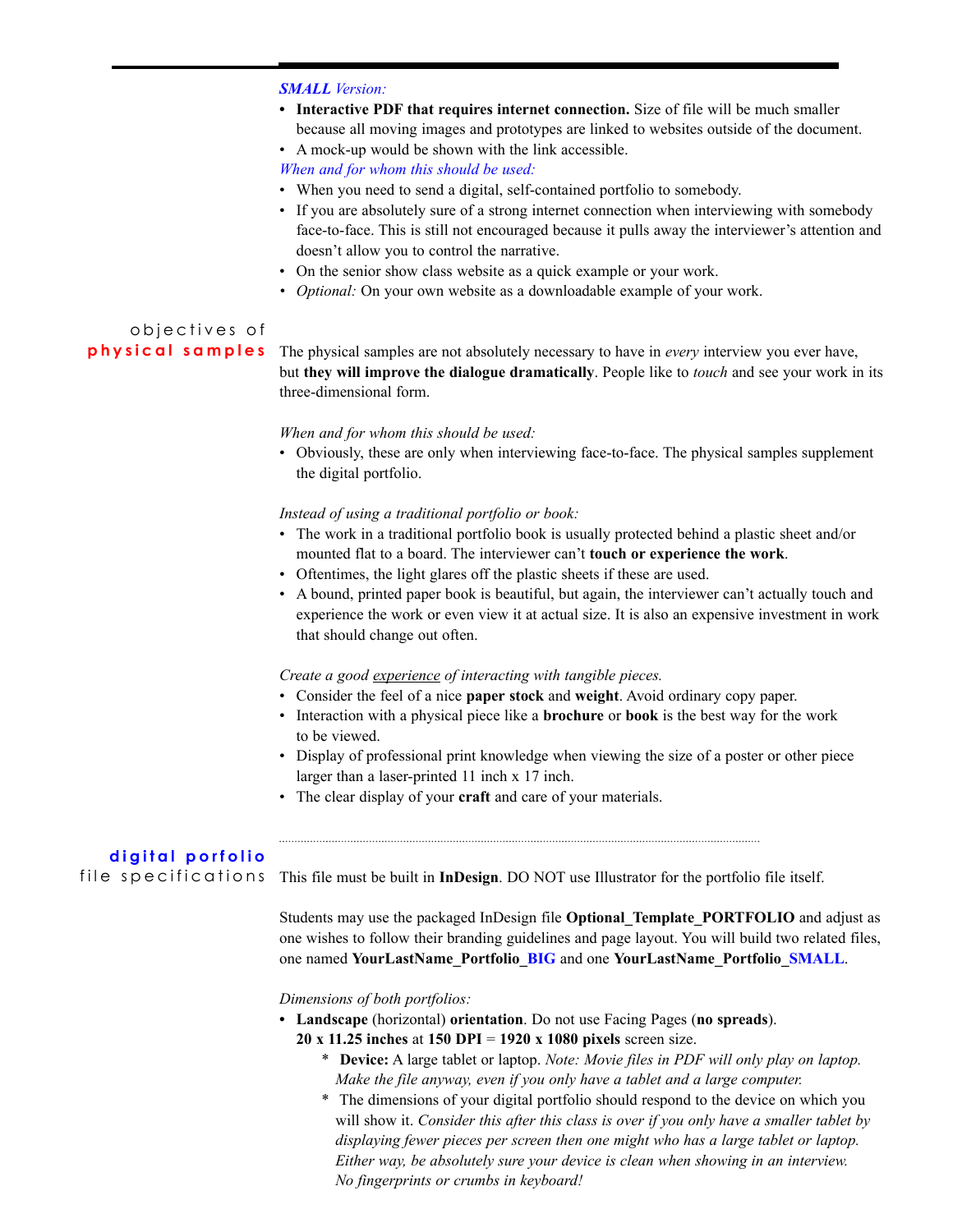m aster pages Use (and adjust) the existing Master Pages and Character Styles, relink logo files, and type in correct captions. *For these master pages, A means the page has a white background and B means it is black. Choose one and be consistent.*

- **• COVER:** Your brand logo (large), name, linked socials, linked website
- **• STATIC:** Your brand logo (small), image box, caption box and optional link using Character Styles, automated page number using Character Style.
- **• STATIC P2:** (Page 2) Same as STATIC, but with no caption box.
- **• VIDEO:** Your brand logo (small), text box for caption and optional link, automated page number using Character Style, Play and Stop symbols.

|   | <b>A-STATIC</b>                                    |  |
|---|----------------------------------------------------|--|
|   | <b>A-STATIC P2</b>                                 |  |
|   | A-VIDEO                                            |  |
|   | <b>B-COVER</b>                                     |  |
| e | <b>B-STATIC</b>                                    |  |
|   | <b>B-STATIC P2</b>                                 |  |
|   | <b>B-VIDEO</b>                                     |  |
|   |                                                    |  |
|   | ī                                                  |  |
|   | $\overline{\mathsf{A}}$<br>$\overline{\mathbf{z}}$ |  |
|   | A                                                  |  |
|   | B                                                  |  |
|   | $\overline{\mathbf{A}}$                            |  |
|   |                                                    |  |

None<sup>1</sup>

|           | ×                                |        |  |
|-----------|----------------------------------|--------|--|
| character | Character Styles                 |        |  |
| styles    | [None]                           | $[a+]$ |  |
|           | [None]                           |        |  |
|           | Headline Text on WHITE BG        |        |  |
|           | <b>Body Text on WHITE BG</b>     |        |  |
|           | Social Icons on WHITE BG         |        |  |
|           | Social Icons on BLACK BG         |        |  |
|           | <b>Hyperlink Body Text</b>       |        |  |
|           | <b>Headline Text on BLACK BG</b> |        |  |
|           | <b>Body Text on BLACK BG</b>     |        |  |

Adjust all text quickly by doing so in **Character Styles**. (Obviously you only need to adjust three - Headline, Body Text, and Social Icons on *either* WHITE BG *or* BLACK BG.)

Be sure the typeface follows rules you stated in Visual Guidelines when people use your brand because that's what you're doing. *In other, words, I better not see Arial (the default Style) on any of your portfolios unless that's what you set forth in the Visual Guidelines in your Brand Book.* 

# See **[InDesign Template Help PART 1](https://www.youtube.com/watch?v=4TUb6Ao-Beo&list=PLCjxoaxiMUhYstLEN19rY8LeEG0B78R4g&index=5&t=0s)** and **[InDesign Template Help PART 2](https://www.youtube.com/watch?v=zRku_sGgK9w)**.

#### **• Raster Images** placed art

- *\* For most of the files discussed here, this means the mock-ups you will be creating to show your work.*
- \* Consider **first creating work** at a higher resolution than 150 and keep work layered. You can't make up lost digital information.
- \* THEN File : Save As and name it something else, flatten it, make another file type,
- \* etc. to be placed in your InDesign portfolio template. **Streamline the image you are placing into the InDesign document as much as you can.**
- \* Work should be **RGB** and a minimum of **150 DPI** at **100%** of size in page.
- **\* Simply using a high-resolution PNG screenshot is often another strong option.**
- \* Use an Image Box in InDesign and File : Place file.
- **• Vector Images**
	- \* These are usually low enough resolution to not be problematic. However, it is always an **option to take a high-resolution PNG screenshot** of the file to be placed in your digital portfolio.
- **• Movies**
	- \* For *BIG Version:*, a movie file (usually an mp4) is the best way to show XD prototypes, web sites being used, Issuu books with turning pages, games, gifs, and anything else that is best displayed in use sans internet connection.
	- \* For *SMALL Version:*, a movie file may be a viable option, but links to interactive sites are usually a better idea.
	- **\* To record screen:** 
		- » **Quick Time Player:**
			- File : New Screen Recording. Only record the area of the screen you need. The stop recording "button" is probably in the top right of your screen by the date and time. **SEE THIS [ISSUU](https://www.youtube.com/watch?v=Odn_rT3lSrQ) VIDEO**. **SEE THIS [GIF](https://www.youtube.com/watch?v=7Jc5SVEK5Pg&feature=youtu.be) VIDEO**.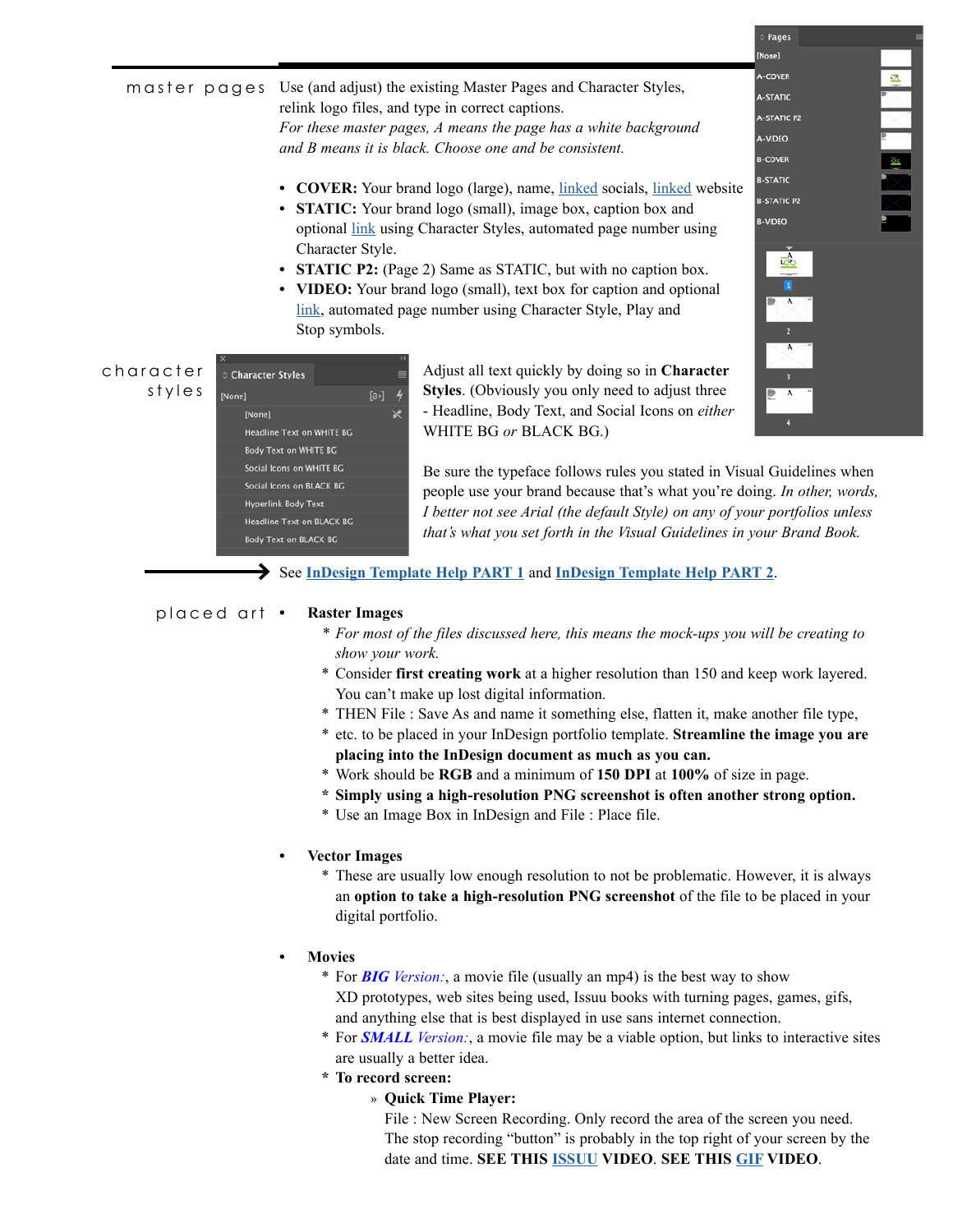# placed art (cont.)





## » **Zoom:**

Another strong option if you would like to record your voice while showing something is to install the free Zoom app. Start a meeting with just yourself and record it. You may Share Screen and then record. Realize that this sound option will not be dependable for your *BIG Version*.

- **\* When placing in InDesign, do not use an Image Box.** Simply File : Place then scale the size down accourdingly.
- \* For the Play and Pause buttons to work correctly, you must use **Window : Interactive : Buttons and Forms**. Review the earlier [linked videos](https://www.youtube.com/watch?v=4TUb6Ao-Beo&list=PLCjxoaxiMUhYstLEN19rY8LeEG0B78R4g&index=5&t=0s) and the explanation below.

## **• PLAY BUTTON:**

**>** Select arrow button (or whatever symbol you have placed on page to signify this).

- > Open Window : Interactive : Buttons and Forms.
	- **\* Type: Button**
	- \* Name: Because this is a book, I called it "BOOK PLAY". Rename to something that makes sense to you.
	- **\* Event:** Choose **On Click**.
	- **\* Actions:** Choose **+**. From this drop down, choose **Video**. More options will appear.
	- **\* Video:** The movie file placed on your page should default here. If you have more than one movie, you will need to choose what the button is controlling.
	- **\* Options: Resume** (not Play)
	- **\* Point:** no navigation point
	- **\* Appearance:** Normal, but mess with this if you'd like.
	- \* DO NOT CHECK **Hidden Until Triggered**.
	- \* DO NOT CHECK **Printable**.

## **• PAUSE BUTTON:**

**>** Select square button (or whatever symbol you have placed on page to signify this).

- > Open Window : Interactive : Buttons and Forms.
	- **\* Type: Button**
	- \* Name: Because this is a book, I called it "BOOK PAUSE". Rename to something that makes sense to you.
	- **\* Event:** Choose **On Click**.
	- **\* Actions:** Choose **+**. From this drop down, choose **Video**. More options will appear.
	- **\* Video:** The movie file placed on your page should default here. If you have more than one movie, you will need to choose what the button is controlling.
	- **\* Options: Pause** (not Stop)
	- **\* Point:** no navigation point
	- **\* Appearance:** Normal, but mess with this if you'd like.
	- \* DO NOT CHECK **Hidden Until Triggered**.
	- \* DO NOT CHECK **Printable**.

## *BIG Version:* output

- \* File : Export as an **Interactive PDF**. *See directions on next page.*
- \* Check file on the machine you will use. For files with movies: I have only had luck using **Adobe Acrobat** on a **laptop/computer** after telling the program to **trust the file**.
- \* Be sure all links work, though they are intended to be used only as a last resort.

## *SMALL Version:*

- \* File : Export as an **Interactive PDF**. *See directions on next page.*
- \* File should be no larger than 10MBs if possible. Beware compressing too much.
- \* Check file on a machine that is not yours. Be sure all links work.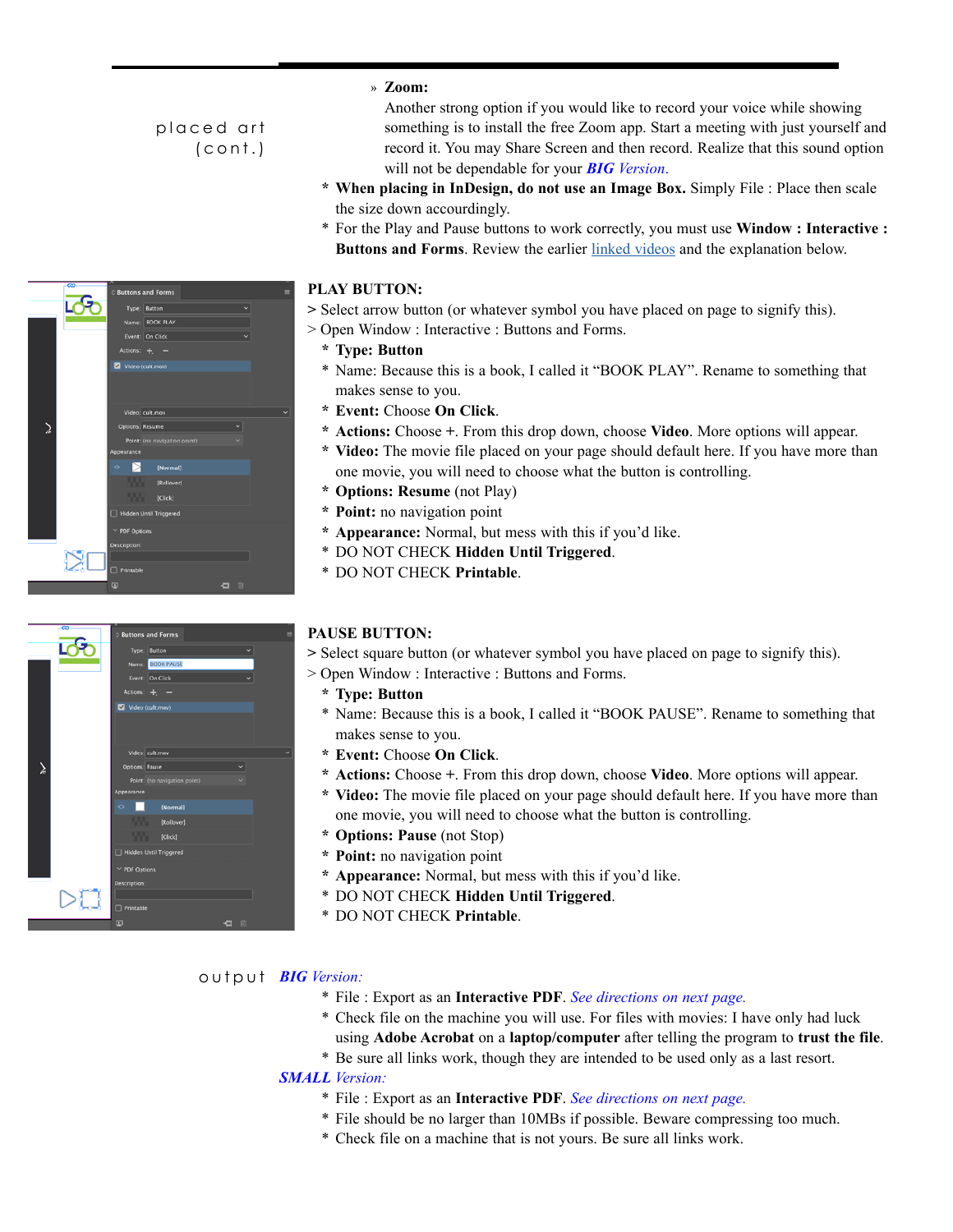## *Both Versions:*

File : Export as an **Interactive PDF**.

- **• General**
	- **\* Pages:** All
	- **\* Export As:** Pages
	- **\* View:** Default
	- **\* Layout:** Single Page Continuous
	- **\* Presentation:**
	- DO NOT select Open in Full Screen Mode. View After Exporting is up to you.
	- **\* Page Transitions:** Mess around with these options and see what you prefer.
- **• Compression**
	- **\* Image Compression:** JPEG 2000 (Lossless) or JPEG (Lossy)
	- **\* JPEG Quality:** At least High. You may try more than this if file size is not too large.
	- **\* Resolution (ppi):** 150.
- **• Security:** 
	- \* Do not use anything for this project.
- **• Security:** 
	- \* Do not use anything for this project.
	- \* If you would like to use a password to restrict anything, you may do so in the future.

*Note: Everyone should have at least one movie file and therefore, both a BIG and SMALL*  what is due*Version. If you had absolutely no movies to show, please speak with Prof. Nikki before April 29th because there was likely a miscommunication. A few reminders:*

**Book or Magazine that was approved for its contents** (not just book covers):

## *BIG Version:*

- \* Mock-up of book.
- \* Cropped in movie of Issuu display of book being used IF a physical sample was not available.
- \* For this class, no physical samples are available, so Issuu movie is required.
- \* Link to Issuu page, though not expected to use.

#### *SMALL Version:*

- \* Mock-up of book.
- \* Link to Issuu page.

## **App**:

#### *BIG Version:*

- \* Movie of app being used. (Though a spare smartphone with app installed and dedicated only for your portfolio may be used in an interview, the movie file should be kept on digital portfolio in case the phone dies.)
- \* App screens, possibly using mock-up only if helpful.
- \* XD or Sketch (or other) link to prototype, though not expected to use.

## *SMALL Version:*

- \* App screens (possibly using mock-up if helpful).
- \* XD or Sketch (or other) link to prototype.



| General     | Compression                            |
|-------------|----------------------------------------|
| Compression | <b>Image Compression</b>               |
| Advanced    | Compression: JPEG 2000 (Lossless)<br>⊻ |
| Security    | JPEG Quality: High<br>v.               |
|             |                                        |
|             | v<br>Resolution (ppi): 150             |
|             |                                        |
|             |                                        |
|             |                                        |
|             |                                        |
|             |                                        |
|             |                                        |
|             |                                        |
|             |                                        |
|             |                                        |
|             |                                        |
|             |                                        |
|             |                                        |
|             |                                        |
|             |                                        |
|             |                                        |
|             | Cancel<br><b>Export</b>                |
|             |                                        |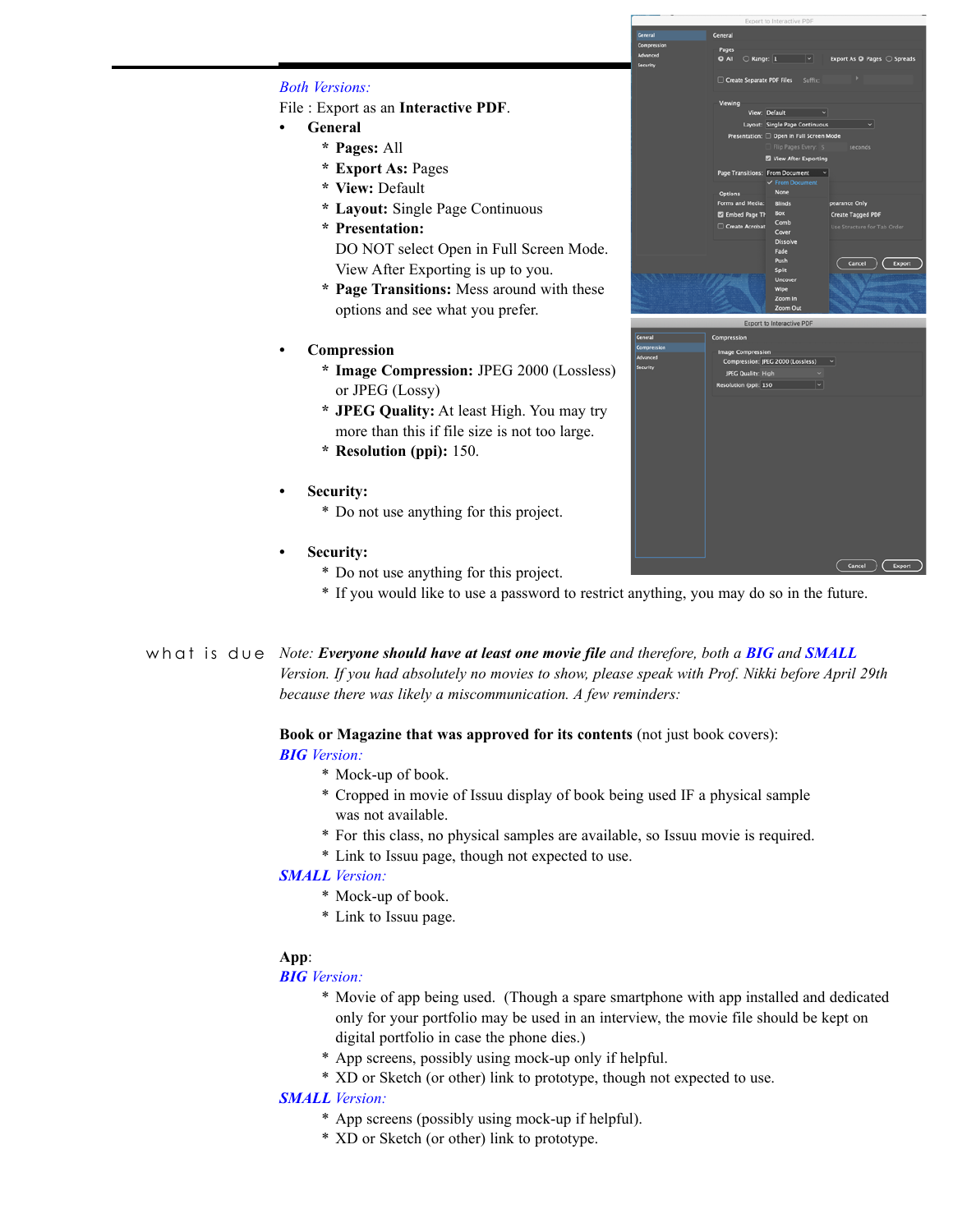**Stand-alone Website** (not a mock-up within an ad campaign):

## *BIG Version:*

- \* Cropped in movie of website being used.
- \* Page screens, possible using mock-up if helpful.
- \* Link to website home page, though not expected to use.

## *SMALL Version:*

- \* Page screens (possibly using mock-up if helpful).
- \* Link to website home page, though not expected to use.

#### **Game**:

#### *BIG Version:*

- \* Cropped in movie of game being used. (A spare smartphone with game, dedicated only for your portfolio may be used instead in an interview. The movie file would be smart to keep just in case the phone died.)
- \* Title screen of game on a mock-up would be helpful.
- \* Link to working game, though not expected to use.

## *SMALLVersion:*

- \* Title screen of game on a mock-up would be helpful.
- \* Link to working game. If this is not available, link to the movie of game being used on YouTube or similar.

**big** version  $d \cup e$  **Package InDesign** as follows. Remember the folder is named automatically from the file name. Assuming you had the correct file name to begin with, **do not adjust the folder name.**

| Copy Fonts (Except activated from Adobe Fonts and non-Adobe CJK fonts)<br>Copy Linked Graphics<br>Update Graphic Links In Package<br>Use Document Hyphenation Exceptions Only | Include Fonts and Links From Hidden and Non-Printing Content |                      |
|-------------------------------------------------------------------------------------------------------------------------------------------------------------------------------|--------------------------------------------------------------|----------------------|
| Include IDML<br>Include PDF(Print)                                                                                                                                            | <b>Select PDF Preset:</b>                                    | [High Quality Print] |
| Instructions<br>View Report                                                                                                                                                   |                                                              |                      |

Then move the **Interactive PDF** you created earlier into this packaged folder.



**small** version due **Package InDesign** as follows. Remember the folder is named automatically from the file name. Assuming you had the correct file name to begin with, **do not adjust the folder name.**

| Copy Fonts (Except activated from Adobe Fonts and non-Adobe CJK fonts)<br>Copy Linked Graphics<br>Update Graphic Links In Package<br>Use Document Hyphenation Exceptions Only | Include Fonts and Links From Hidden and Non-Printing Content |                      |
|-------------------------------------------------------------------------------------------------------------------------------------------------------------------------------|--------------------------------------------------------------|----------------------|
| Include IDML<br>Include PDF(Print)                                                                                                                                            | Select PDF Preset:                                           | [High Quality Print] |
| Instructions<br>View Report                                                                                                                                                   |                                                              |                      |

*see next page*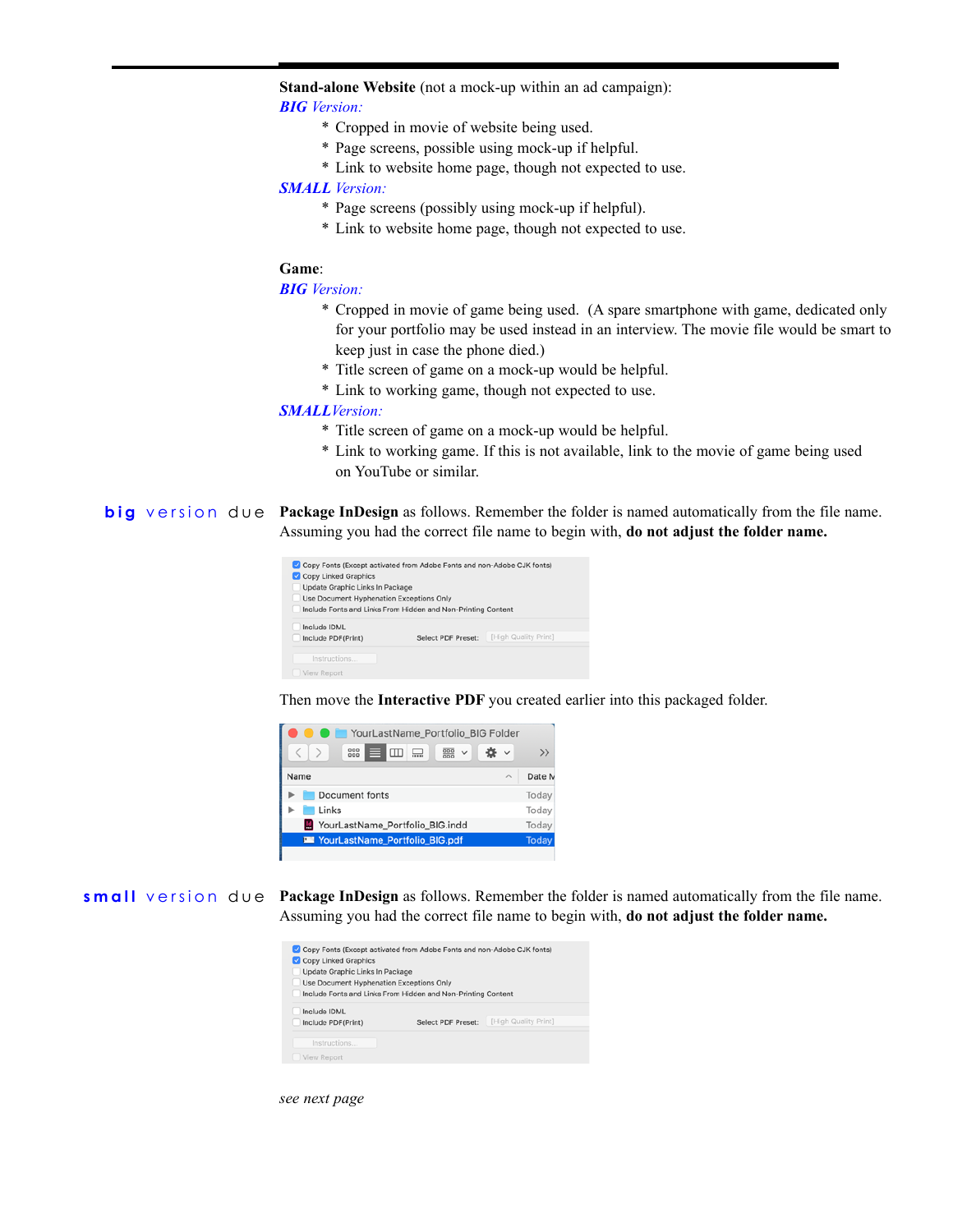Then move the **Interactive PDF** you created earlier into this packaged folder.



**both** versions due Upload both folders to FINAL PORTFOLIO in your shared folder for this class.

| Name 个                       |                                          |
|------------------------------|------------------------------------------|
| **ASSESSMENTS GROUP A<br>я   | Name 个                                   |
| *PROCESS BOOKS<br>А          | YourLastName_Portfolio_BIG Folder<br>E   |
| <b>FINAL PORTFOLIOS</b><br>E | YourLastName_Portfolio_SMALL Folder<br>n |
| OTHER PROJECTS<br>R          |                                          |
| <b>WORKING FILES</b><br>л    |                                          |

## extra credit/

- version b option If any student would like to create a version of their portfolio that exists on **Adobe Spark or some other program**, please talk to Prof. Nikki soon. This would get lots of extra credit as an additional piece.
	- If student would rather use Spark (vs. InDesign) or other program for their *Small Version*, speak with Prof. Nikki as soon as possible. Realize that this would be much more work than using the template that is almost the same as the required *Big Version*.

**PHYSICAL:** Nothing physical is due for this Spring 2020 course. The following is intended as guidance for future interviews. **See Schedule and Evaluaton after this section.** 

> Also consider the guidance provided in Portfolio class when pieces were approved throughout the semester and consider their use in future interviews.

- **• Box Requirements** (review of earlier instructions)**:**
	- \* Box must be clean and of a sound structure. Black is suggested.
	- \* Size of box must be **larger than 11 x 17 inches**, but not ridiculously huge. The depth must be about 2-3 inches. Sizes have been supplied in class, but there are many options available. Student should check with professor if unsure before purchasing.
	- \* Box does not need to actually be archival. The term is inherited from photographers' boxes. This inherited forms is also why many Google searches will result in boxes that are far too small for *your* needs.
- **• 2 Process Books, bound with perfect craft.**
- **• 4-6 "pieces" samples** should be included.
	- \* Any more makes the digital portfolio pointless. Any less makes the big box pointless.
	- \* No new work that is not also in the digital portfolio. A different version is sometimes ok, but not a completely new piece.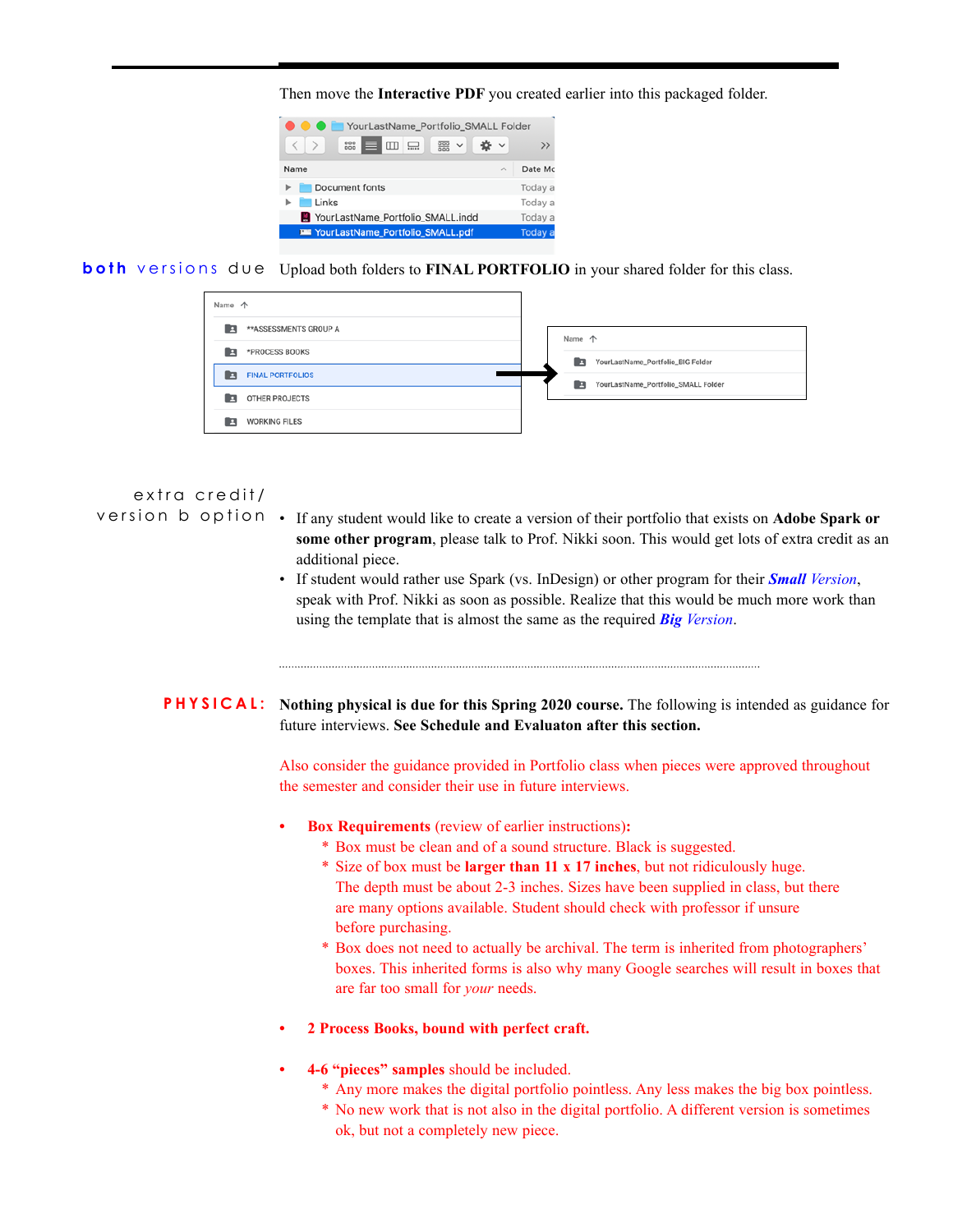| samples should be from the same "piece". Have 4-6 different samples from different                                                                             |
|----------------------------------------------------------------------------------------------------------------------------------------------------------------|
| projects. For example, a student could have:                                                                                                                   |
| 1. Physical Sample:                                                                                                                                            |
| A professional printed book from her internship with NEA Baptist.                                                                                              |
| Digital Portfolio:                                                                                                                                             |
| 5-6 pieces from internship.                                                                                                                                    |
| 2. Physical Sample:                                                                                                                                            |
| 1 printed t-shirt and large poster for her FOA campaign.                                                                                                       |
| Digital Portfolio:                                                                                                                                             |
| Full campaign of print ads, poster, social media, and merchandise.                                                                                             |
| <b>Physical Sample:</b><br>3 <sub>1</sub>                                                                                                                      |
| Wrapping paper professionally printed of a seamless design.                                                                                                    |
| Digital Portfolio:                                                                                                                                             |
| 3 seamless patterns, each shown on a mock-up. One of these mock-ups is                                                                                         |
| wrapping paper.                                                                                                                                                |
| <b>Physical Sample:</b><br>4.                                                                                                                                  |
| One soap box example that has absolutely perfect craft and uses professional grade<br>paper that resembles an actual box of soap. This must look professional. |
| Because she didn't want to mess up this perfect box, but wanted to show the inside                                                                             |
| artwork for kids, she had 2 produced. 1 box stays closed and 1 is already unfolded                                                                             |
| to quickly showcase the inside.                                                                                                                                |
| Digital Portfolio:                                                                                                                                             |
| Flat art and mock-ups of the 3 soapboxes in the series.                                                                                                        |

schedule Sat Apr 25 11:59pm (23:59): Captions and Final Count are due. Captions will be reviewed by Prof. Nikki, but student should build Final Portfolio files using captions they turned in. The words may be edited later before the final portfolio files are turned in.

> **Mon Apr 27, 11:30-1:40:** Zoom lecture(s). Expect to be present online for at least 2 hours and 15 minutes. Final Portfolio Q&A will be available after planned talks.

- **• 11:30-12:10:** [https://us04web.zoom.us/j/77007660623;](https://us04web.zoom.us/j/77007660623) Meeting ID: 770 0766 0623
- **• 12:15-12:55:** <https://us04web.zoom.us/j/71451422844>; Meeting ID: 714 5142 2844
- **• 1:00-1:40:** <https://us04web.zoom.us/j/74068014765>; Meeting ID: 740 6801 4765 *Note: Brand Book (RD 1) for GRFX-4503 is also due on this day*

#### **Wed Apr 29th:**

Progress on portfolios due. Prof. Nikki will contact each student about this with Zoom. Student will be able to share screens to show work of internet is available for computer. *Note: Significant progress is due on this day. Do not put this off.* 

## **Mon May 4th:**

- All work is due as explained in Google shared folders.
- Each student post their **Small** Version to Slack on #grfx-4803 final portfolio.
- **• Required** Zoom discussion: **11:30-12:10:** [https://us04web.zoom.us/j/78833588490;](https://us04web.zoom.us/j/78833588490) Meeting ID: 788 3358 8490

## **Fri May 8th:**

- Branded website will be live and shared.
- **• Optional** Zoom gathering and goodbye: **11:30-12:10:** [https://us04web.zoom.us/j/72388662484;](https://us04web.zoom.us/j/72388662484) Meeting ID: 723 8866 2484